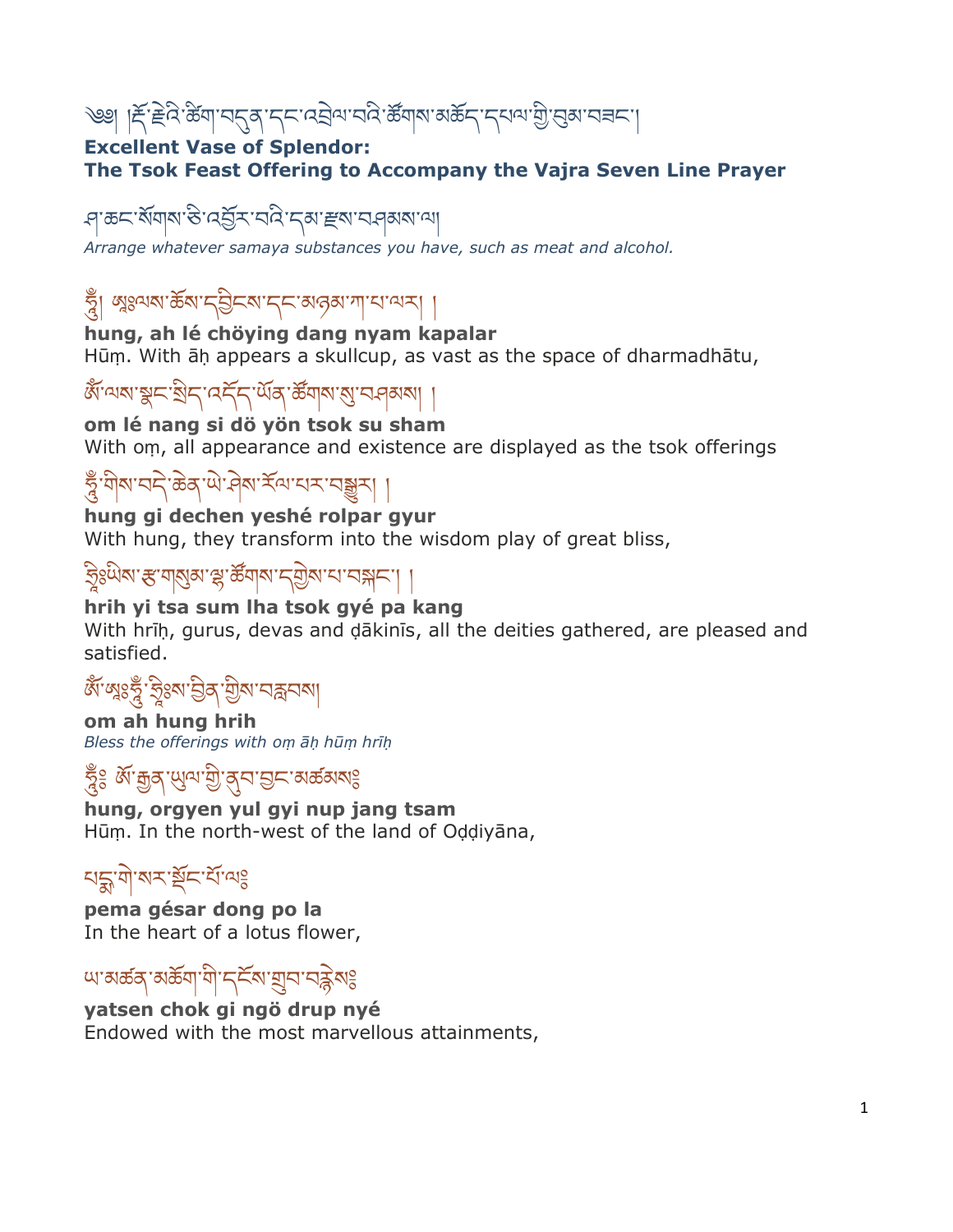# নহ্কু ব্ৰ্ভুন শৰ্ম ৰেম'ৰ্মু শ্ৰমাৰঃ

**pema jungné shyé su drak** You are renowned as the Lotus-born,

### ঀ৸ ব্যান্দ্ৰী বিদ্যালয়ৰ বিদ্যালয়ৰ বিদ্যালয়ৰ

**khor du khandro mangpö kor** Surrounded by many hosts of ḍākinīs.

## ট্টিন'স্ট্ৰ' ইন্ম'মুন'মুৰ'মুখঃ

**khyé kyi jesu dak drup kyi** Following in your footsteps,

## বহ্দ, অঁৰ উঁমাৰা আছুৰ বহ্নৰ বঃ

**dö yön tsok la chen dren na** We invite you to this feast of desirable offerings,

### ਉঝ্জুম ক্লব্দ গুৰু নাৰীৰাৰ প্ৰাৰম্ভি

**jin gyi lop chir shek su sol** So come now, bless us with your grace!

## গ্ৰান্ত মাজ্য বিশ্ববিদ্যালী

**né chok di ru jin pop la** Pour down your blessings on this sublime place,

# <del>ଌ</del>ॕॕॺऻॺॱॺऄॾॱॱफ़॓ॷॎख़ॱॳय़ख़ॷॸख़

**tsok chö yeshé dütsir gyur** Transform the tsok offerings into wisdom nectar,

### ঙ্গুন'মঙ্কৰা'নন্মা'ণ'ন্নন'নৰীৰ্'ন্সুসঃ

**drup chok dak la wang shyi kur** Grant us, the supreme practitioners, the four empowerments,

### ঘণ্ণীৰাৰাৰে অনুষ্ঠান কৰি আৰু বিদ্যালয়

**gek dang lok dren barché sol** Dispel obstructors, negative forces and obstacles

### མཆྡོག་དང་ཐུན་མྡོང་དངྡོས་གྲུབ་སྡོལ༔

**chok dang tünmong ngödrup tsol** And confer siddhis, ordinary and supreme.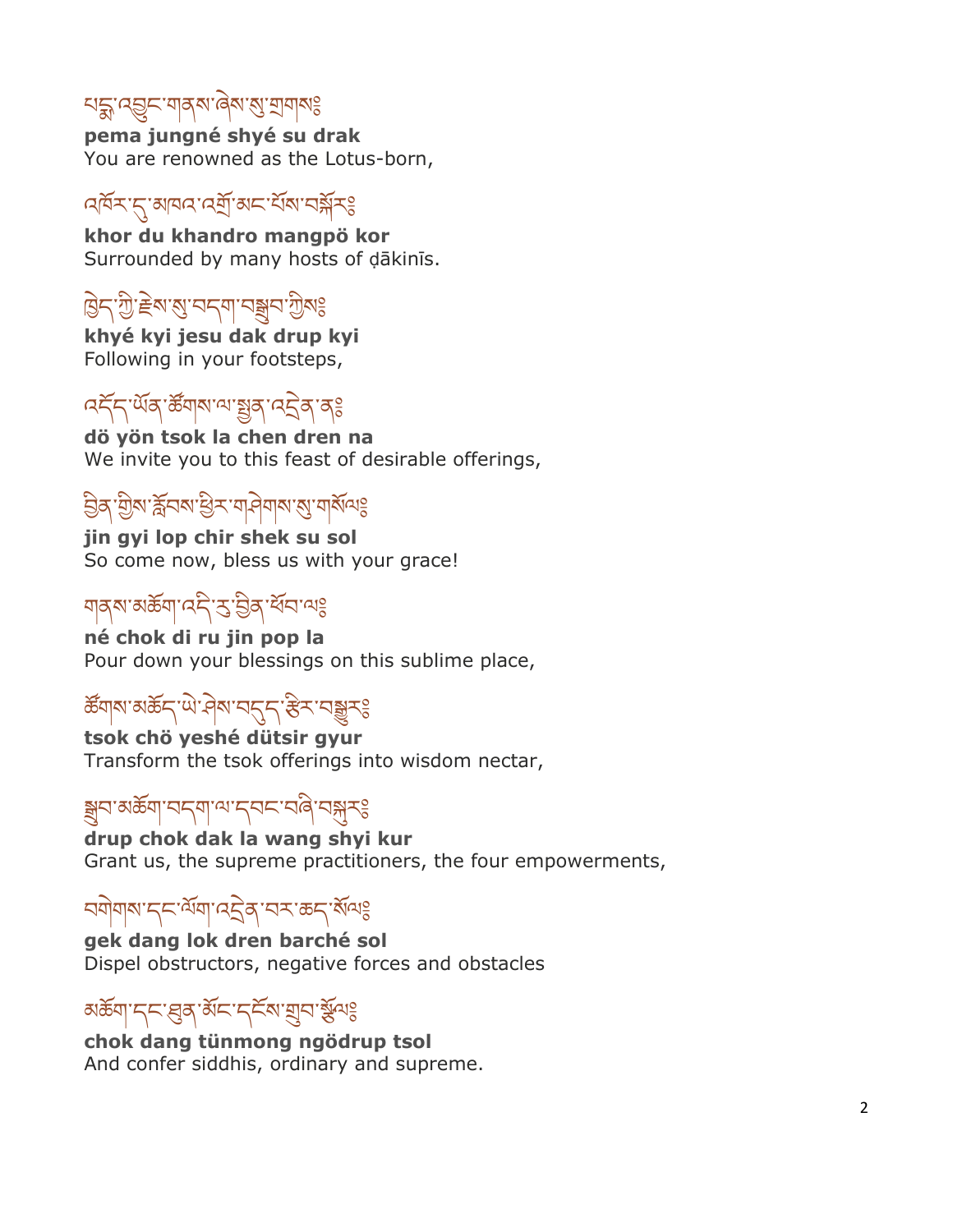# হ্নঃ দ্ৰাঝা¥ন্ত্ৰ্ভ্ৰূপৰ বাইন্দ্ৰিন ৰা

**hung, lama jetsün pema tötrengtsal** Hūṃ. Beloved master Pema Tötrengtsal,

## ঽয়৸৻ঽৼৗৢ৻য়৸ৼ৻ৼয়ড়৸ৼ৻ৼ৸ৼ৻৸৸

**rigdzin khandrö tsok dang chépa yi** With your throng of vidyādharas and ḍākinīs,

## ङ बाले अं. सर्टर अं. सेला सर्ट स्थान प्राप्त स्था ।

**tsa sum kundü gyalwé kyilkhor la** Encompassing the three roots in this mandala of the buddhas,

### ॲষ'য়্য়'শ্ব্দ্র'ন্প্রশ্ম'হ্রম'ম্রার্থম'ন'নেইবন্ম।

**mö gü dung shuk drak pö solwa dep**

In deep devotion, with fervent yearning, I pray to you.

### নন্দা নাৰৰ স্ক্ৰী নাৰ্থিৰ নলী ক্ষুত্ৰাস ব্ৰহ্ম ইনি নৰৰা

## **dak shyen go sum gé tsok long chö ché**

All the merit of my and others' body, speech and mind, our wealth,

### স্থ্ৰন'খ্ৰীন'ৰ্দ্ৰ'মুখ মুখ্য মুখ্য মুখ্য মুখ্য মুখ্য মুখ্য মুখ্য মুখ্য মুখ্য মুখ্য মুখ্য মুখ্য মুখ্

#### **nang si dö yön gyé gu ma tsang mé**

And everything desirable in the universe, every source of pleasure and enjoyment with nothing left out,

### ্শুন্ 'নৰ্≂'ন্নই`ঙ্কৰ্`ৰ্স্কৰ্ম'শ্ৰী'নেৰ্ম্কি'ৰ্ম্বৰ্ম'ৰ্ম্ভ্ৰম্' |

#### **kunzang dechen tsok kyi khorlor bul**

I offer as Samantabhadra's unending ganachakra of great bliss.

#### ਫ਼ੑਗ਼ੑੑੑੑੑੑੑੑਸ਼੶ਖ਼ਫ਼ੑਲ਼ੑ੶ਲ਼ੑੑਸ਼ੑਸ਼੶ਖ਼ਫ਼ੑਲ਼੶ਫ਼ੑਸ਼ੑਸ਼ਲ਼ੑਲ਼੶ਲ਼ੑਸ਼ੑ੶ਲ਼ਲ਼ਲ਼ਖ਼ਸ਼ੑ

#### **tuktsé gyé shyé tuk dam kong gyur chik**

With all your compassion and love, accept them with delight, so your heart's wishes are fulfilled.

### ঘার্মন্মাবা বেইবন্মার্মা মুখ্য বিদ্যালী

#### **solwa dep so guru rinpoché** Guru Rinpoche, I pray to you;

### විବ'শ্ৰীষ স্ক্ৰিনৰ দীৰা হৰা বেছৰ ৰাৱক বেন্দ্ৰবি জ্ঞান।

#### **jin gyi lop shik rigdzin khandrö tsok**

Vidyādharas and ḍākinīs, inspire me with your blessings;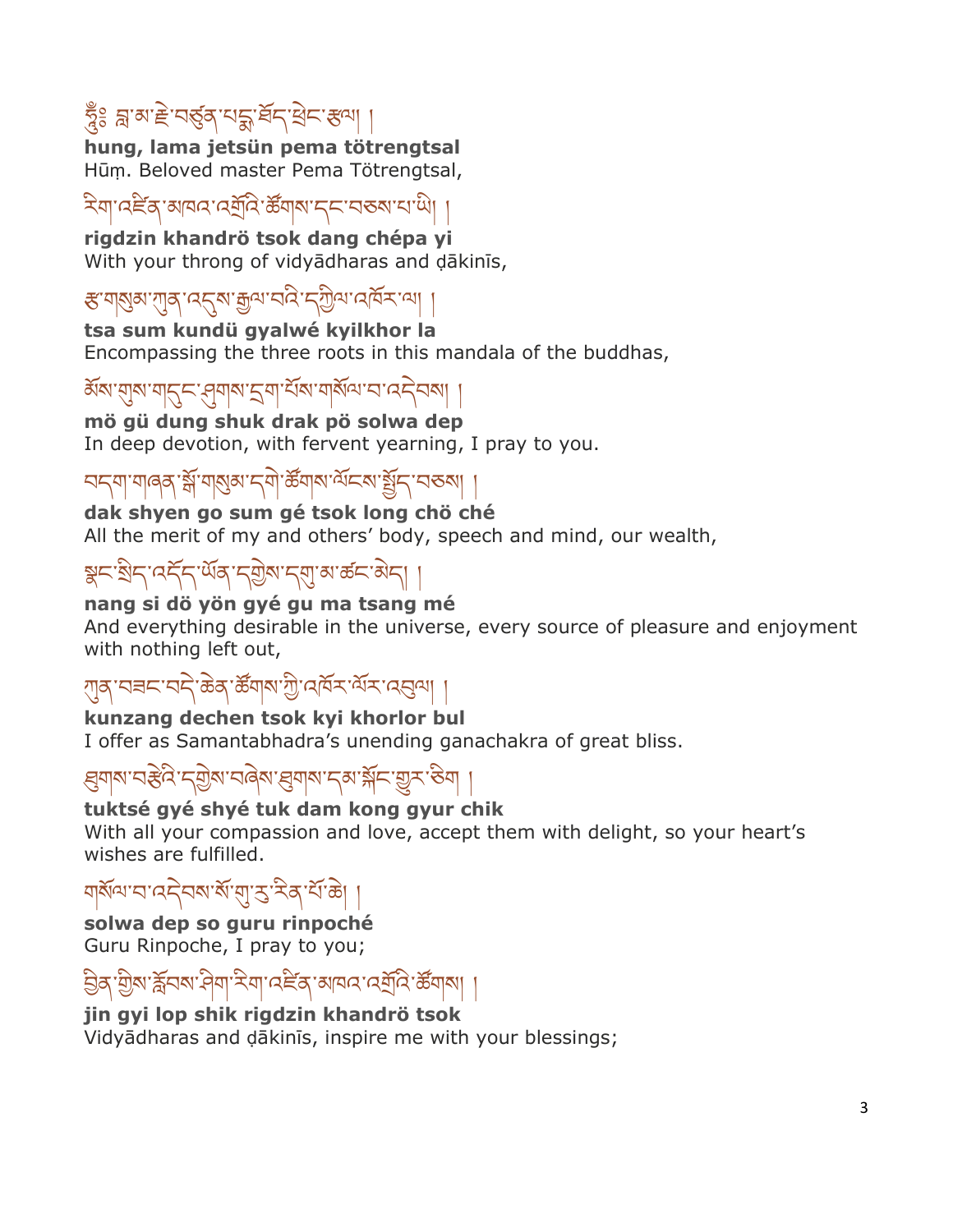## ऄॕॺॱৠঽॱড়ৢॱয়ॱয়ঌয়৸ৼড়ঽ৾ৼঢ়ড়৸ঢ়৸ড়৸ঢ়

**mö den bu la chok tün ngödrup tsol** Grant this devoted disciple attainments, ordinary and supreme;

### <u></u> দ্ঝাৰ্স্তিমাণ্ডৰাম্পৰ কৰা বিদ্যালয় বিদ্যালয় দিবী

**damtsik nyam chak tamché jang du sol**

Let all my impairments and breakages of samaya be healed, I pray.

ཕི་ནང་གསང་བའི་བར་ཆད་དབིངས་སུ་སྡོལ། །

**chi nang sangwé barché ying su drol** Obstacles outer, inner and secret—liberate them all into dharmadhātu.

བང་ཆུབ་བར་དུ་འབལ་མྗེད་རྗེས་འཛིན་ཞིང་། །

**changchup bardu dralmé jé dzin shying** Until I realize enlightenment, hold me close, without ever parting,

### <u>कें चर्षेद जुरुषा संयाय स्थित संयापा</u>

#### **tsé sö nyam tok yar ngö da tar pel**

Like the waxing moon let my lifespan, merit, experience and realization grow ever greater,

### নমন্তামাঞ্জুৰ্, শ্ৰীমানম্ৰানামাঞ্জীৰ ব্ৰিমান্ত্ৰী ৰাজ্য

#### **sampa lhün gyi druppar jin gyi lop**

And bless me so that all my aspirations spontaneously come true.

# জ্ঞা জ্ঞাঃরুঁ'নৰ্হ'য়া ? বাই'গুড়ী যুঁ

#### **om ah hung vajra guru pema siddhi hung**

# ༈ ཚོགས་བསྡུས་ནི།

**The Concise Tsok Feast**

*উঁ*ঘান্য #ন্ম' ক্লথ্য জঁ'গ্মঃত্নুঁ'ৰ্দ্যনা ව্ৰিন্'শ্ৰীন্ম'ক্লননা

**om ah hung ho** *Bless the substances for the tsok offering with oṃ āḥ hūṃ ho*

## ङ যাৰ্থ্য শ্লু স্ক্ৰীৰ অৰ্জনাৰ ভিত্তি বিদ্যালয়।

**tsa sum lha tsok tsok la chen dren shek** Gurus, devas, ḍākinīs all: come now to this tsok feast.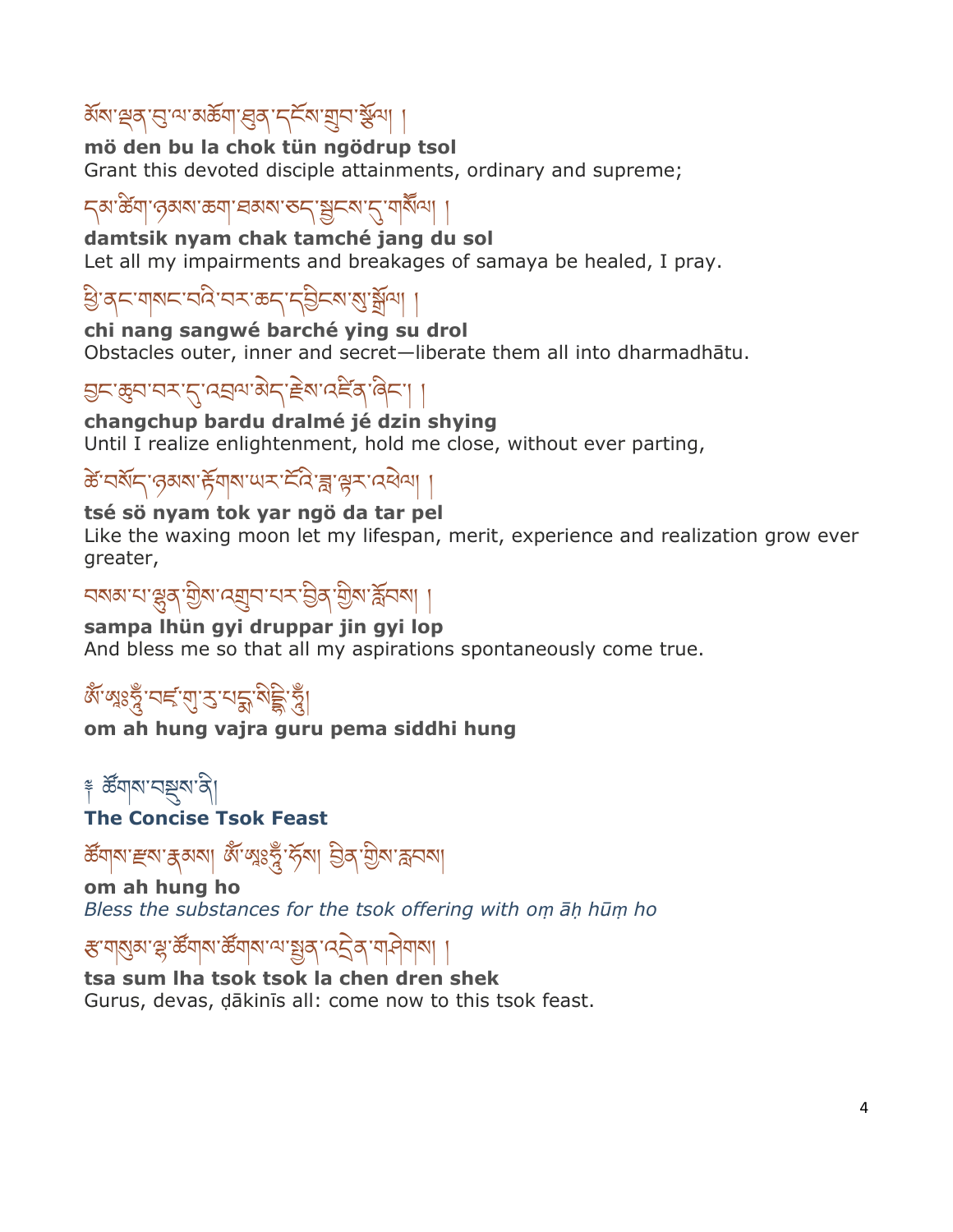## খ্রি'বৃদ'শ্মমদ'নন্দিক্টব্রাস্ত্রীস'মস্ত্রিশ্বর্শা

#### **chi nang sangwé dechen tsok chö bul**

Outer, inner and secret great bliss are the tsok offerings I make.

#### ন্ঝ'র্স্তঁশ'ন্ত্রমম'ক্তশ্'হার্মম'ন্ডন্'মার্শ্রিশ'র্মি'ন্স্ন মা

**damtsik nyam chak tamché tol lo shak** All impairments and breakages of samaya, I confess.

ঘণ্টিম'ৰ্বৰ্ইৰ্'ন্ম'নমীমাৰ্ম'ৰ্ক্তম'মী'ন্ট্ৰিন্ম'মু'ৰ্শ্ৰীমা

**nyi dzin dra gek chö kyi ying su drol** Duality, enemies and obstructors: liberate them into the dharmadhātu.

མୠམ་ୱିମ୍'བདੇ'བ་ಹិན་པོའ៝་ਖ਼ॖॖ॒གས་དམ་བསྐངས། ।

**nyam nyi dewachenpö tuk dam kang** May your wishes, the great bliss of equality, be fulfilled;

### স্ক্রিনা দ্রু শ্রুষ বিদেশ দ্রু বিদেশ বিদেশ বিদেশ দ্রি

**chok dang tünmong ngödrup tsal du sol** Please grant me attainments, ordinary and supreme.

## ཨུ་ཙིཥྚ་བ་ལིང་ཏ་ཁ ་ཧི༔

**utsita balingta kha hi**

#### **The Remainder Offering**

### জ্ঞাঁ গ্লেঃভ্লু। স্লুনান্দাননে বাইনালাই গ্লেখিয়া

**om ah hung, lhak la wangwa dregpé tsok** oṃ āḥ hūṃ. Gathering of arrogant ones empowered to receive the remainder:

### খ্রিব্'শ্নুম'নচ্নিম্ম'ন্দ্রীসংস্কৃত্রাঃ

**trin tar tip shing hap sha gyuk** Cluster like clouds and gorge yourselves voraciously.

### <u>পান্ন</u>মা নক্কুৰ বাব্য স্ক্ৰমা স্বিমা স্বিমা

**sha trak gyenpé tsok lhak shyé** Accept the remainder offering of the tsok, ornamented with meat and blood.

### <u>ళ</u>্নিস্ট্যুদ্মান্তন্দ্ৰী দ্ৰান্ত্ৰী

**ngön gyi dam cha ji shyin du** Just as you vowed long ago,